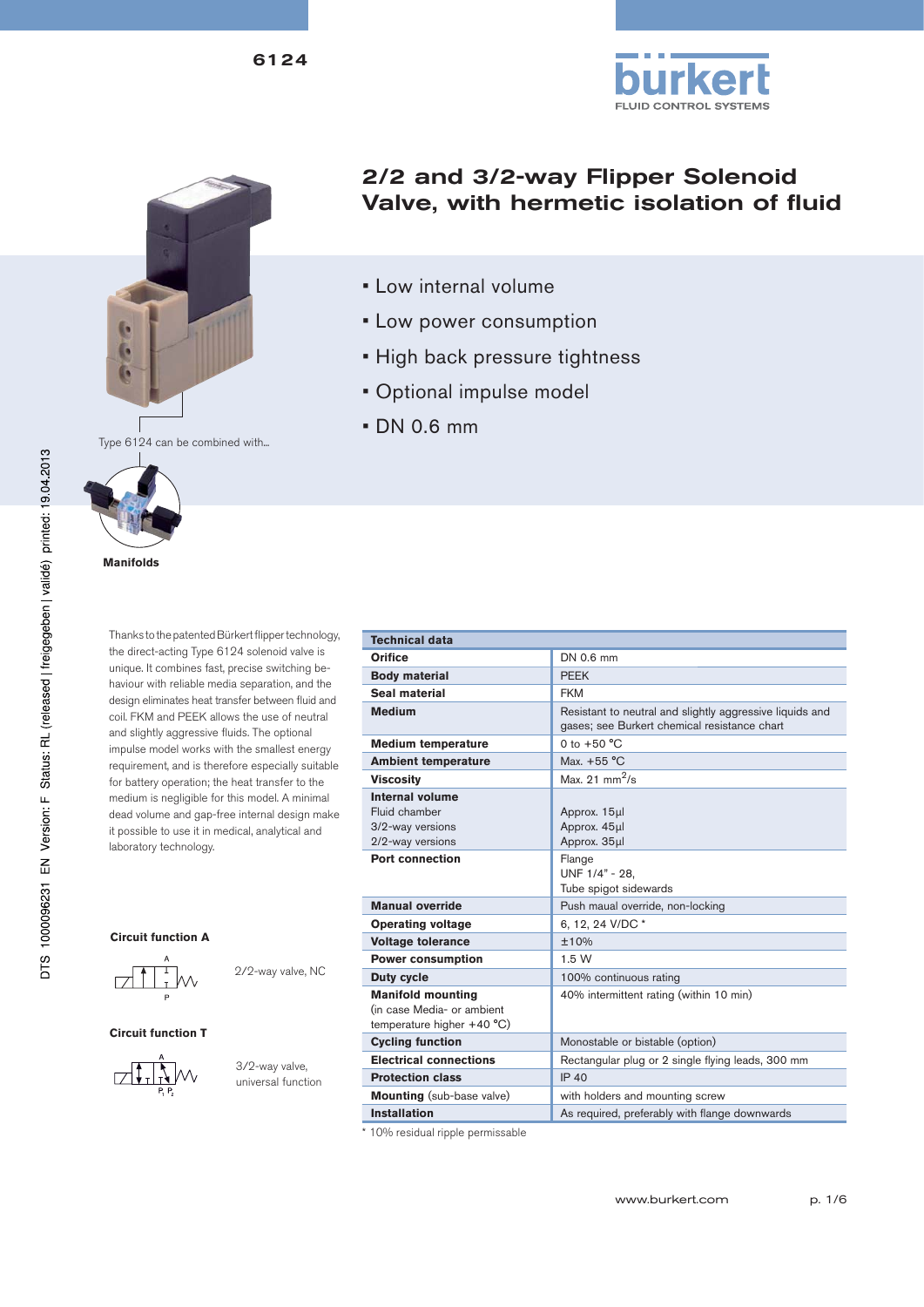

Materials

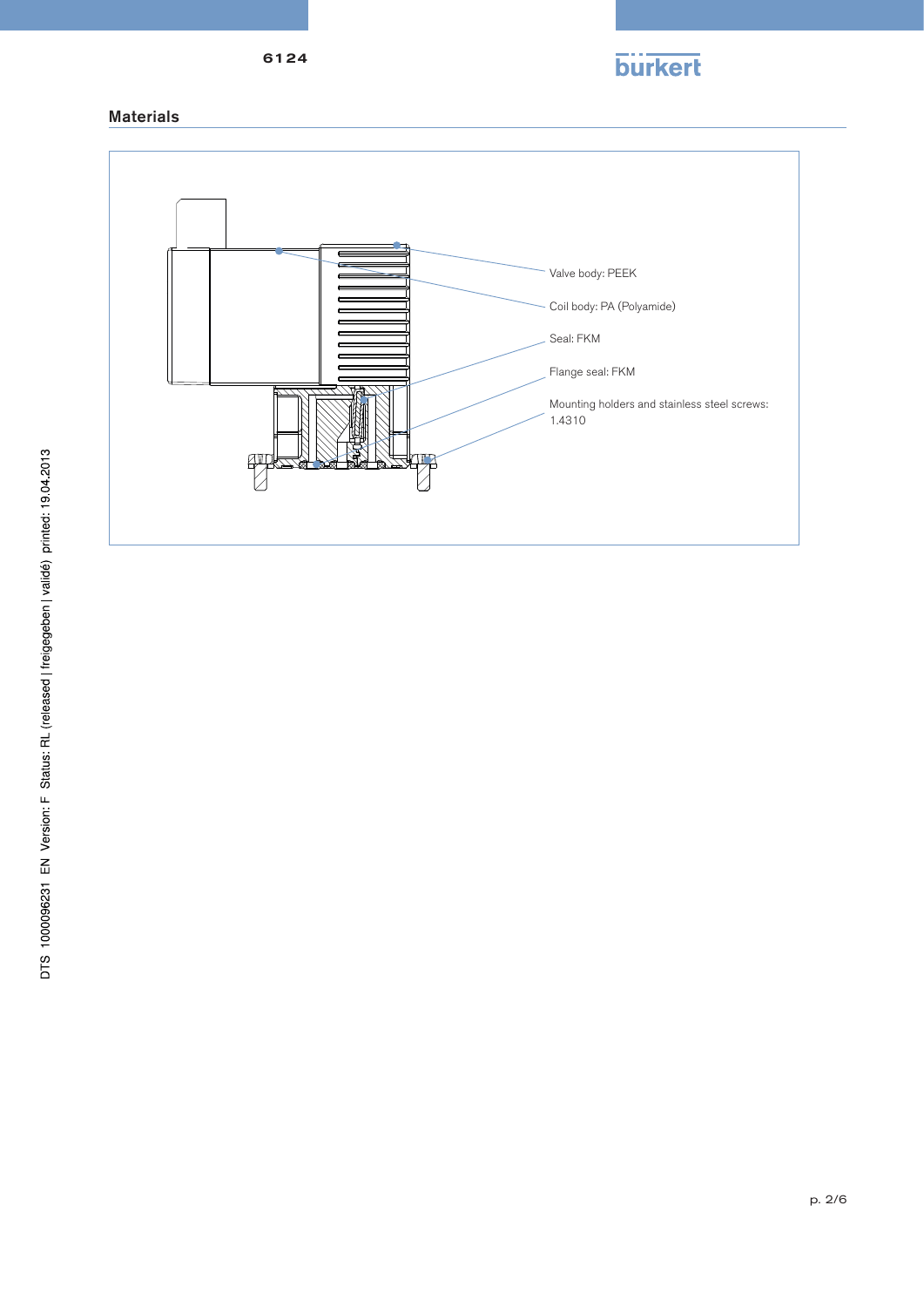

## Ordering chart with flange connection (other versions on request)

All valves with PEEK body and FKM seal, rectangular plug types delivered without plug (see Accessories). The delivery of each valve includes 2 holders with cross head M 1.6 x 5 screws.

| Circuit function   | Orifice [mm] | Kv value<br>[m <sup>3</sup> /h]<br>water | =<br>Ky value<br>[Vmin]<br>water | air<br>QNn value<br>[I/min] | range<br>Pressure ।<br>[bar] | <b>Cycling function</b> | Frequency<br>[V/Hz]<br><b>Joltage/</b> | connection<br>Electrical | Item no. |
|--------------------|--------------|------------------------------------------|----------------------------------|-----------------------------|------------------------------|-------------------------|----------------------------------------|--------------------------|----------|
| A                  | 0.6          | 0.006                                    | 0.1                              | 6.4                         | $Vac - 3$                    | monostable              | 12/DC                                  | Rectangular plug 5.08 mm | 144 120  |
| Α                  |              |                                          |                                  |                             |                              |                         |                                        | Flying leads, 300 mm     | 144 122  |
|                    |              |                                          |                                  |                             |                              |                         | 24/DC                                  | Rectangular plug 5.08 mm | 144 121  |
| P                  |              |                                          |                                  |                             |                              |                         |                                        | Flying leads, 300 mm     | 144 123  |
|                    |              |                                          |                                  |                             |                              | bistable                | 6/DC                                   | Flying leads, 300 mm     | 146 175  |
| 2/2-way valve, NC  |              |                                          |                                  |                             |                              | (impuls drive)          | 12/DC                                  | Rectangular plug 5.08 mm | 143 376  |
|                    |              |                                          |                                  |                             |                              |                         |                                        | Flying leads, 300 mm     | 146 176  |
| т                  | 0.6          | 0.006                                    | 0.1                              | 6.4                         | $Vac - 3$                    | monostable              | 12/DC                                  | Rectangular plug 5.08 mm | 140 457  |
|                    |              |                                          |                                  |                             |                              |                         |                                        | Flying leads, 300 mm     | 140 459  |
| $P_1 P_2$          |              |                                          |                                  |                             |                              |                         | 24/DC                                  | Rectangular plug 5.08 mm | 140 458  |
|                    |              |                                          |                                  |                             |                              |                         |                                        | Flying leads, 300 mm     | 140 460  |
| 3/2-way valve,     |              |                                          |                                  |                             |                              | bistable                | 12/DC                                  | Rectangular plug 5.08 mm | 142 089  |
| universal function |              |                                          |                                  |                             |                              | (impuls drive)          |                                        | Flying leads, 300 mm     | 143 171  |

## Ordering chart with tube spigots sidewards (other versions on request)

Wetted materials PEEK (valve body)+ PA (tube spigot housing) and FKM. All valves with rectangular plug types delivered without plug (see Accessories)

| func-<br>Circuit<br>tion             | Orifice [mm] | value<br>[m <sup>3</sup> /h]<br>water<br>₹ | =<br>value<br>water<br>[I/min]<br>Š | air<br>QNn value<br>[I/min] | gл<br>ressi<br>range<br>[bar]<br>n | function<br>Cycling | ency<br>မ္တ<br>š<br>$\mathbf{F}$<br>ā<br>ರ<br>ق<br>E<br>ğ<br>⋗ | connection<br>Electrical | rds<br>ρó<br>ots<br>ewa<br>ε |
|--------------------------------------|--------------|--------------------------------------------|-------------------------------------|-----------------------------|------------------------------------|---------------------|----------------------------------------------------------------|--------------------------|------------------------------|
| $\overline{A}$<br>Α                  | 0.6          | 0.006                                      | 0.1                                 | 6.4                         | $Vac - 3$                          | monostable          | 12/DC                                                          | Rectangular plug 5.08mm  | 145 646                      |
|                                      |              |                                            |                                     |                             |                                    |                     |                                                                | Flying leads 300mm       | 145 648                      |
| D                                    |              |                                            |                                     |                             |                                    |                     | 24/DC                                                          | Rectangular plug 5.08mm  | 145 647                      |
| 2/2-way valve, NC                    |              |                                            |                                     |                             |                                    |                     |                                                                | Flying leads 300mm       | 145 649                      |
| $\mathsf{T}$                         | 0.6          | 0.006                                      | 0.1                                 | 6.4                         | $Vac - 3$                          | monostable          | 12/DC                                                          | Rectangular plug 5.08mm  | 145 641                      |
|                                      |              |                                            |                                     |                             |                                    |                     |                                                                | Flying leads 300mm       | 145 640                      |
| $P_1 P_2$                            |              |                                            |                                     |                             |                                    |                     | 24/DC                                                          | Rectangular plug 5.08mm  | 145 642                      |
| 3/2-way valve,<br>universal function |              |                                            |                                     |                             |                                    |                     |                                                                | Flying leads 300mm       | 145 643                      |

**Versions on request:**

 $•$  orifice 0,8 mm

• UNF 1/4"-28 port connections (PEEK)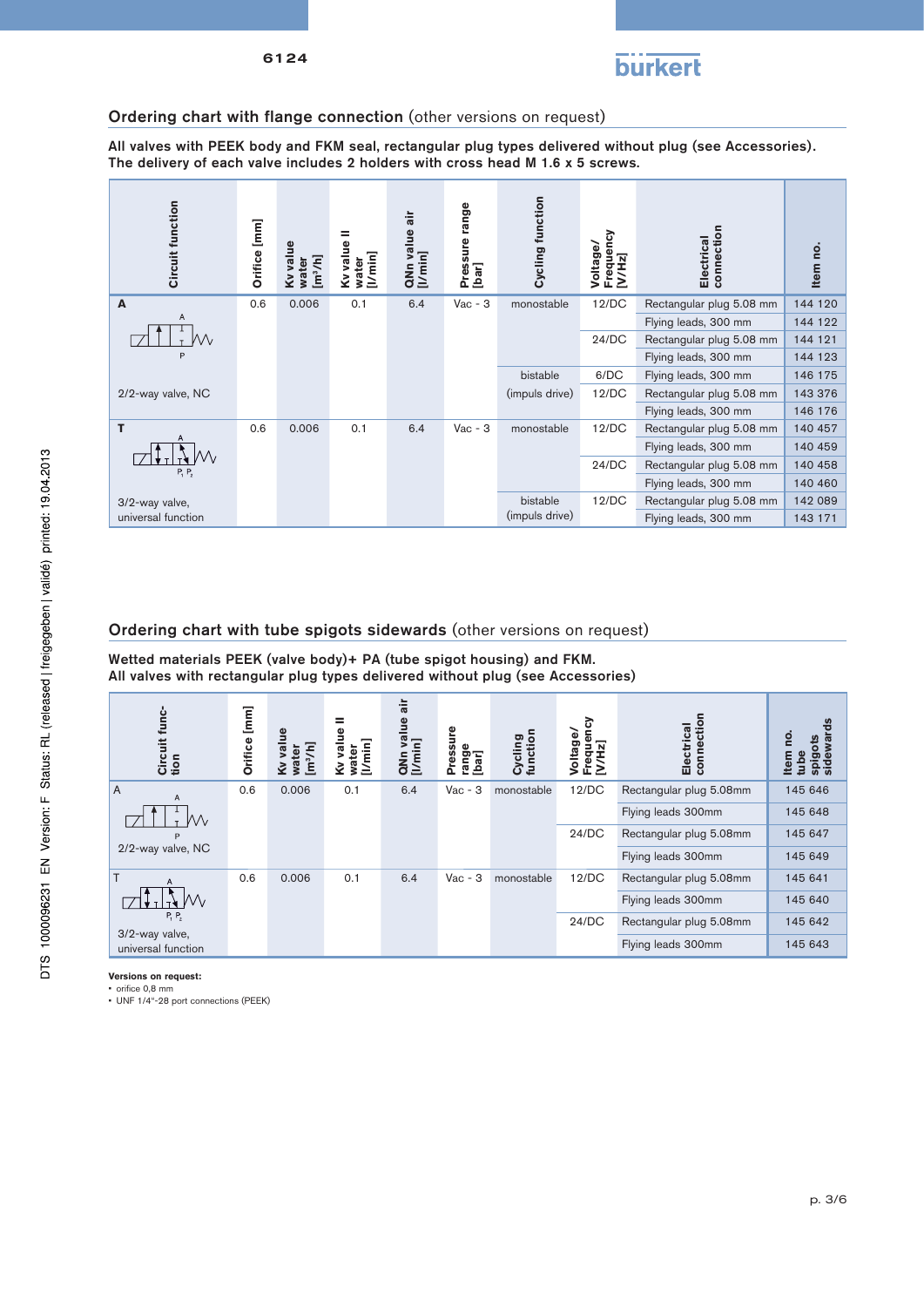6124



## Dimensions [mm] Valves with tube spigots sidewards

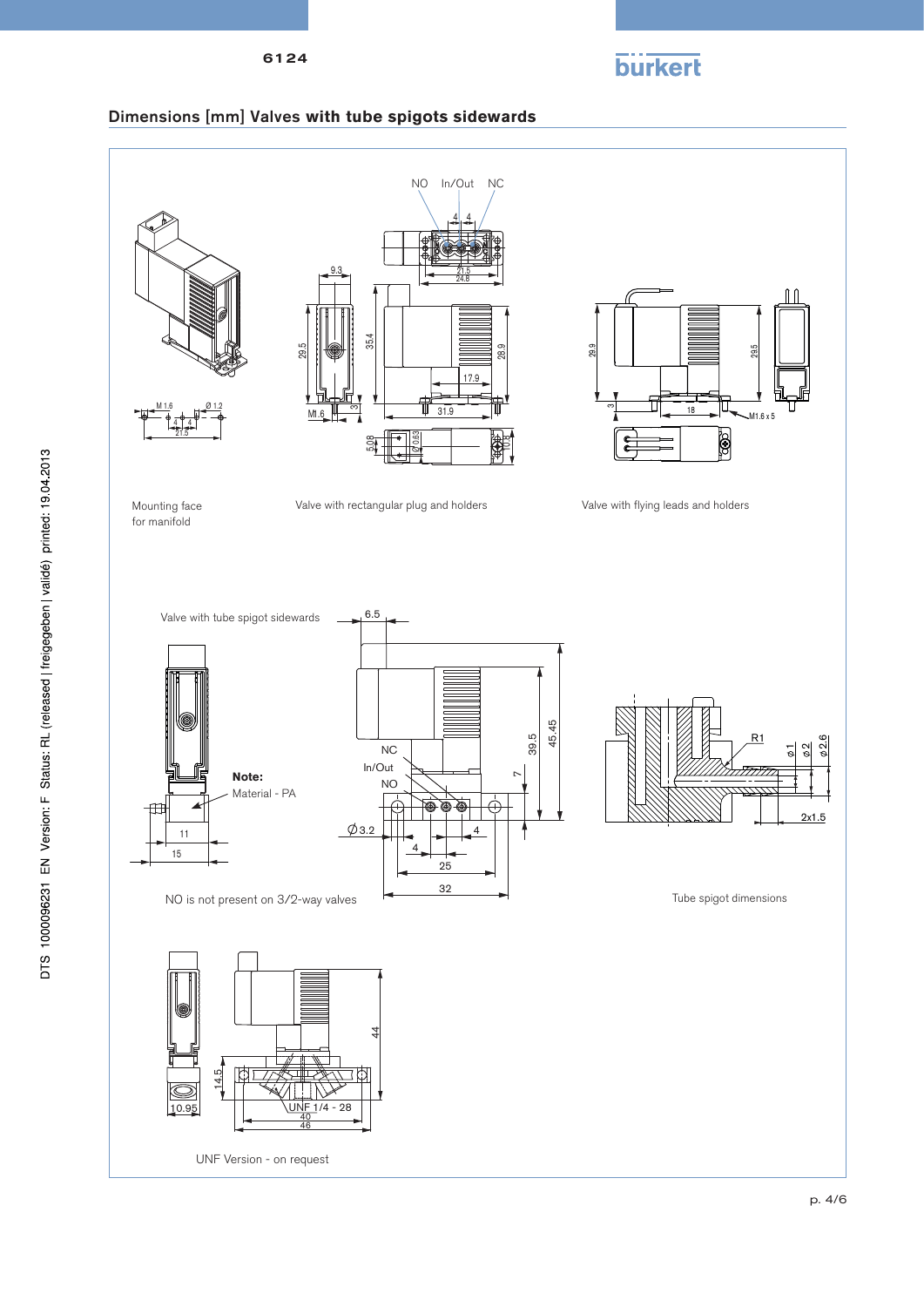

# Ordering chart accessories

| Accessories                        | Feature                                                                                  | Item no.   |
|------------------------------------|------------------------------------------------------------------------------------------|------------|
| Rectangular cable plug             | with 3m cable                                                                            | 133 486    |
|                                    | with 300mm flying leads                                                                  | 644 068    |
|                                    | with 2 single contacts                                                                   | 644 067    |
| Single manifold in stainless steel | with 3x M3 connection<br>Version with mounted manifold possible on request               | 644 684    |
| Single manifold in PEEK            | with 3x UNF 1/4"-28 with holders and screws,<br>version with mounted manifold on request | on request |
| Multi-station manifolds in PEEK    | 2 valves                                                                                 | 659 285    |
|                                    | 3 valves                                                                                 | 659 286    |
|                                    | 4 valves                                                                                 | 659 287    |
|                                    | 5 valves                                                                                 | 653 131    |
|                                    | 6 valves                                                                                 | 659 288    |
|                                    | 8 valves                                                                                 | 659 290    |

### **Other accessories on request:**

- Customised manifolds

- Fittings and tubes (see also type 1013 AA05)

- Rectangular cable plug, grid spacing 5.08 mm, for plate mounting